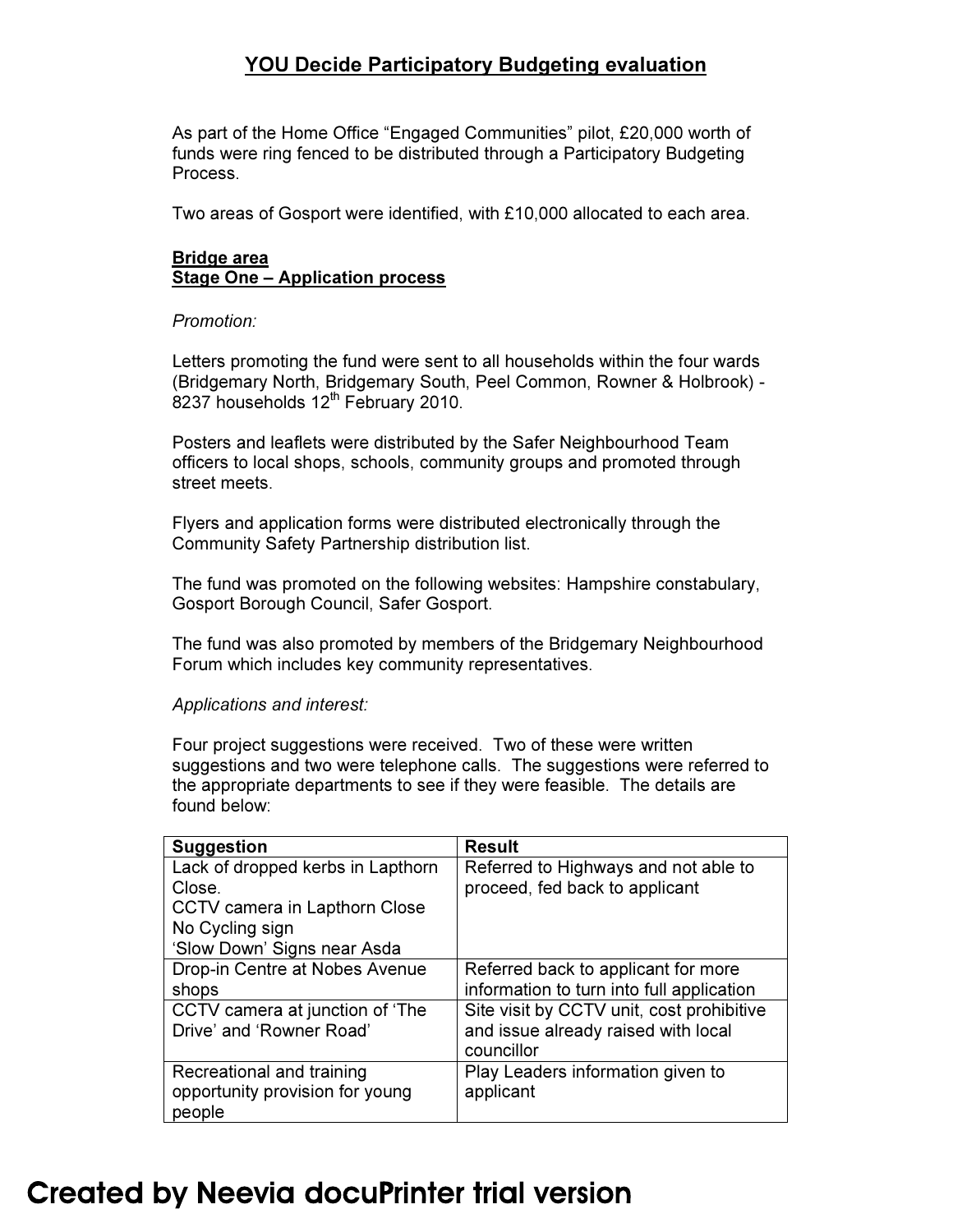#### *Application forms:*

Fourteen application forms were sent out as a response to requests, five of these were returned. Sixteen application forms were received in total. Upon receipt, application forms were checked for legal, planning and highways implications and referred to the appropriate department prior to the sieft meeting:

| <b>Improve Dated Security</b>  | Purchase of updated security         | £2653.15      |
|--------------------------------|--------------------------------------|---------------|
| <b>Equipment</b>               | system                               |               |
| <b>Rowner Community</b>        | Purchase of equipment and facility   | £2000         |
| <b>Youth Football</b>          | hire costs                           |               |
| Programme                      |                                      |               |
| <b>Transformers Youth</b>      | Purchase of sports and leisure       | £2000         |
| <b>Project Rowner</b>          | equipment                            |               |
| <b>Transformers Youth</b>      | Purchase of camping equipment        | £2300         |
| <b>Project Rowner</b>          |                                      |               |
| 16 <sup>th</sup> Gosport Scout | <b>Renovation to Scout Hut</b>       | £9800         |
| Group                          |                                      |               |
| <b>Playsafe (Steady Steps)</b> | Play provision for 2-6 year olds     | £5750         |
| <b>Holbrook Twirlers</b>       | More equipment to expand group       | £2100         |
| SHELL (Safe, Fun &             | Youth provision - purchase           | £1770.65      |
| Employable)                    | equipment and training               |               |
| <b>Kickz</b>                   | Youth football diversionary          | £9940         |
|                                | scheme                               |               |
| <b>Holbrook Judo Club</b>      | Youth provision 14-21 years          | £2636         |
| <b>Youth Inclusion project</b> |                                      |               |
| <b>CCTV &amp; Outside</b>      | Upgrade CCTV & improve outside       | £6153         |
| lighting upgrade               | lighting to a Church                 |               |
| <b>Gosport Borough</b>         | <b>Tournament Day</b>                | £5000         |
| <b>Youth Football Club</b>     |                                      |               |
| <b>Pelican Crossing in</b>     | Installation of traffic crossing     | £10,000       |
| front of Wych Way Inn          |                                      |               |
| <b>The Devils Hole</b>         | Provide youth facilities to the four | Not specified |
|                                | wards - not specific                 |               |
| Get outside and garden         | Purchase of planters to distribute   | £10,000       |
|                                | to community                         |               |
| <b>Drop in Centre for</b>      | Rent of unit for providing drop in   | £6500         |
| <b>Bridgemary Community</b>    | services                             |               |

These totalled to over £65,000, far outweighing the £10,000 available.

## *Application sieft:*

A small group comprising of police, community safety representatives, elected member and a local residents checked all application forms for feasibility. The last four projects were not put forward to the Decision Day due to issues of deliverability.

Three of the applications were completed by individual residents, the remainder by groups.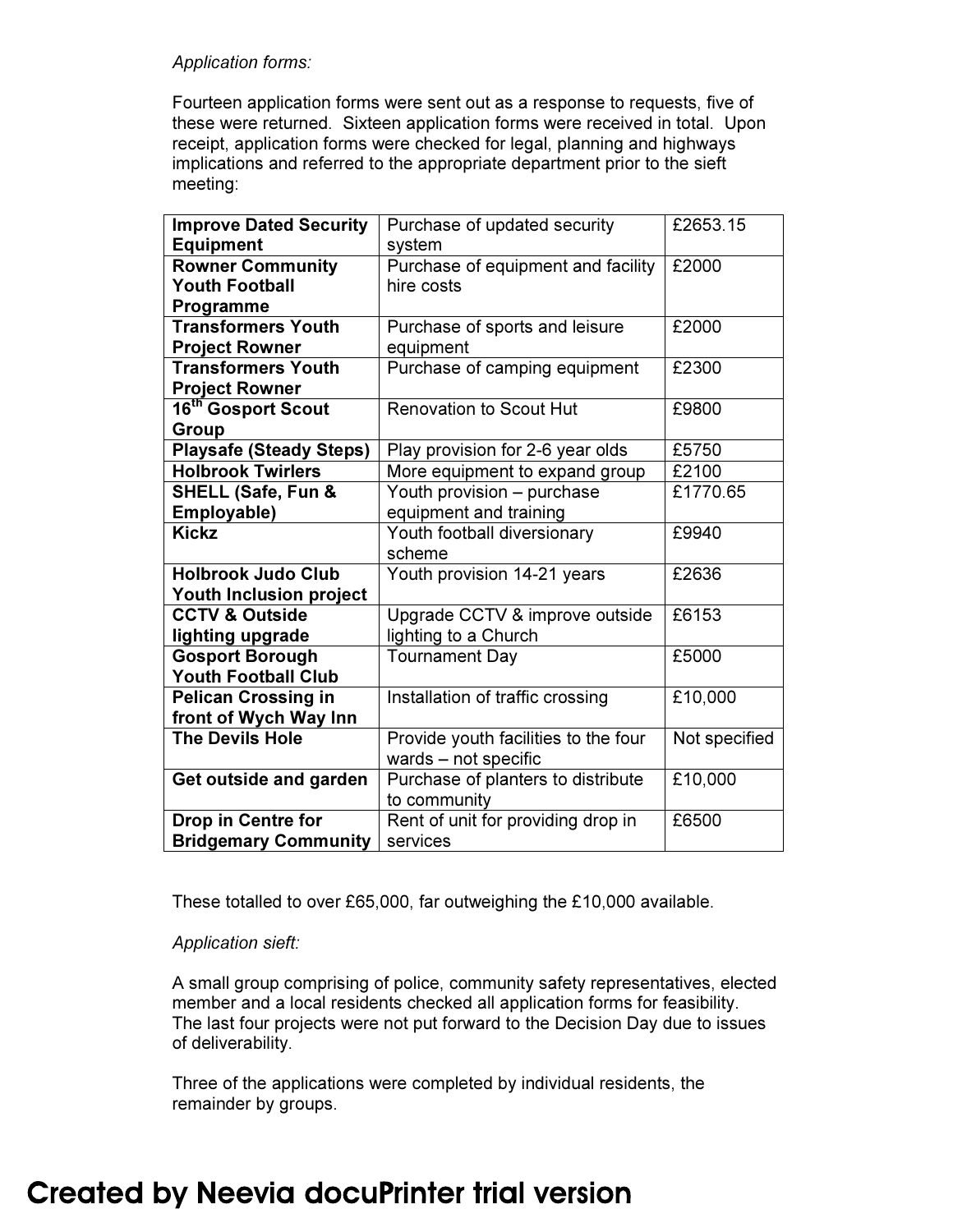## Stage two – Decision Day Event

#### *Pre-event:*

Personally addressed invitations were sent to all households within the four wards w/c 1<sup>st</sup> March. Childcare and transport options were available and made clear in the invitation and booking places was also an option.

Bidders were invited to attend and could also invite a maximum of two 'supporters', though it was made clear that they could only vote if they were eligible residents.

#### *Event:*

Held at the most central location to all four wards – Bridgemary Community College on Saturday 20<sup>th</sup> March, 12.30-3pm.

Eight children participated in the activities provided by Gosport Youth Leaders and two residents took up the transport provision

Of the attendees, forty were residents, twenty one were bidders and their supporters & three were councillors. There were ten staff from community safety, police and fire service.

Ten projects presented (the first ten in the table above) worth £46,222.33. Each representative had three minutes to tell the audience why they deserved the funding and some included young people in their presentations. The event was compered by the Hampshire Fire & Rescue area manager and the audience used a paper ballot box system to award each project a score between 1-10, once they had heard all of the presentations. Whilst they audience enjoyed refreshments, the staff counted the voting slips and the elected members oversaw the count.

The results were announced at the end of the event and only one project was fully funded with another part funded. Full details are in the table in appendix A.

Audience members were asked to complete evaluation forms, of which the results are shown below:

#### Summary of Bridgemary Decision Day evaluations

*Of the 49 eligible voters, 59% completed the evaluation. Of the 29 respondents…* 

| <b>PROMOTION:</b> | 86% attended/found out about YOU decide via direct<br>mailshot                                                                                                        |
|-------------------|-----------------------------------------------------------------------------------------------------------------------------------------------------------------------|
| <b>VENUE:</b>     | 86% thought the venue was easy to find                                                                                                                                |
| <b>CONCEPT:</b>   | 83% thought it was a good way of getting people involved<br>67% thought the bids put forward were well presented<br>35% felt inspired by what they had seen and heard |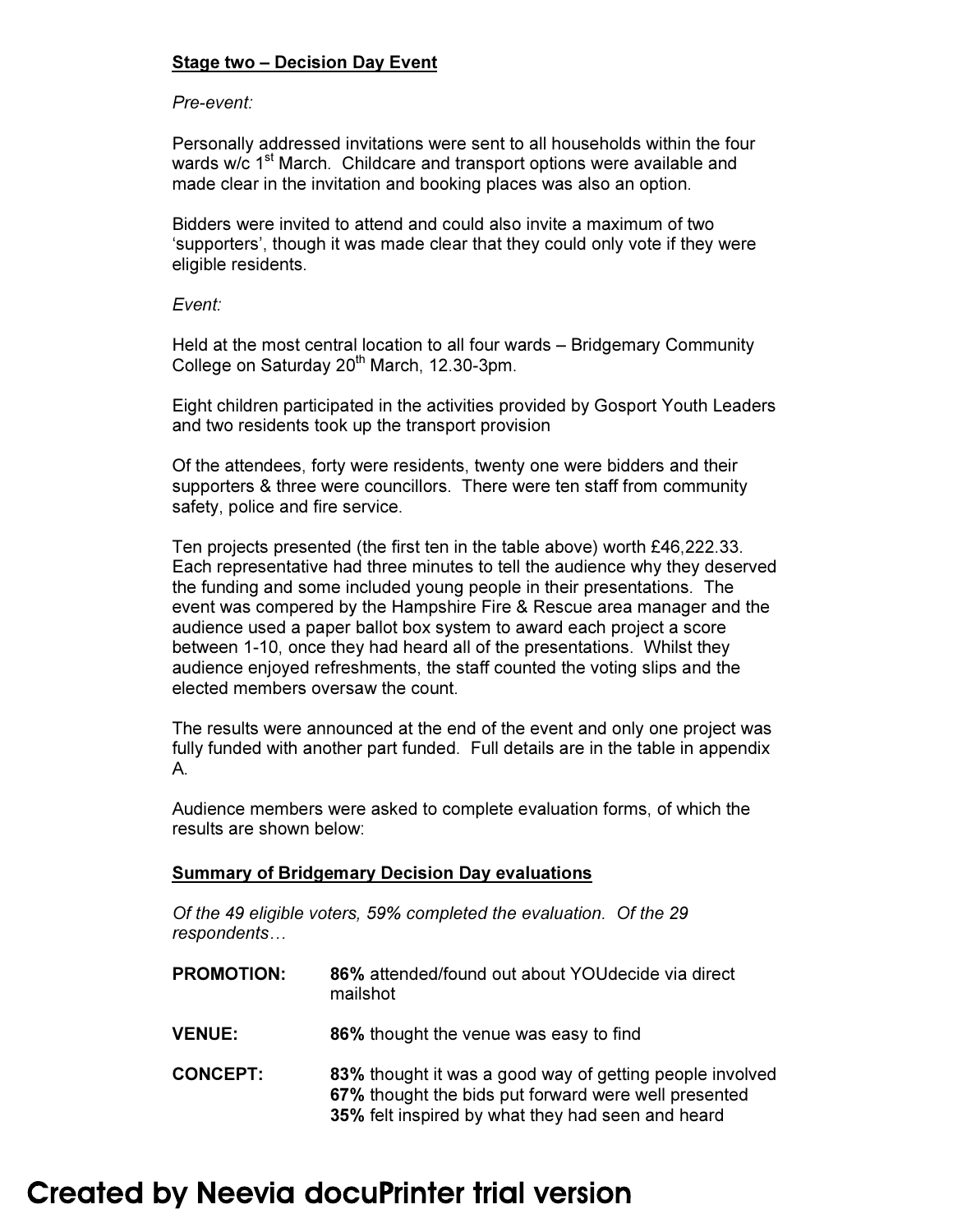| <b>VOTING:</b>  | 3% found the voting procedure confusing (1 person)<br>72% were happy to vote on each bid<br>77% felt the voting procedure was simple<br>58% felt that the voting procedure was fair |
|-----------------|-------------------------------------------------------------------------------------------------------------------------------------------------------------------------------------|
| <b>FORMAT:</b>  | <b>100%</b> felt the event was well organised<br>72% agreed that the event lasted the right amount of time                                                                          |
| <b>OVERALL:</b> | 93% found the event very worthwhile<br>62% enjoyed the event<br>70% felt like they had a real say in what will take place in<br>their local area                                    |

86% rated the voting process as easy, awarding it 5 on a scale of 1-5 (5 being easy):

> "Well explained and easy due to colour coded boxes" "The coloured boxes and tickets made voting very easy" "Simple and low tech" "Colour coding made it easy and the 1-10 rating was simple" "With the various sheets of details made available and the short talk by the presenters it just fell naturally into place"

41% thought £10,000 was sufficient amount of funds 51% thought £10,000 wasn't sufficient

66% thought £20,000 would be a more appropriate amount to distribute

## Suggested improvements:

- Bidders sat at tables prior to presentations to take questions from the audience
- 1<sup>st</sup>/2<sup>nd</sup>/3<sup>rd</sup> place system with staggered monetary value £5000/£2500/£2500
- Voting for top 3 projects in order of preference
- Information pack to be sent/made available prior to the event

86% of respondents would take part in similar events in the future.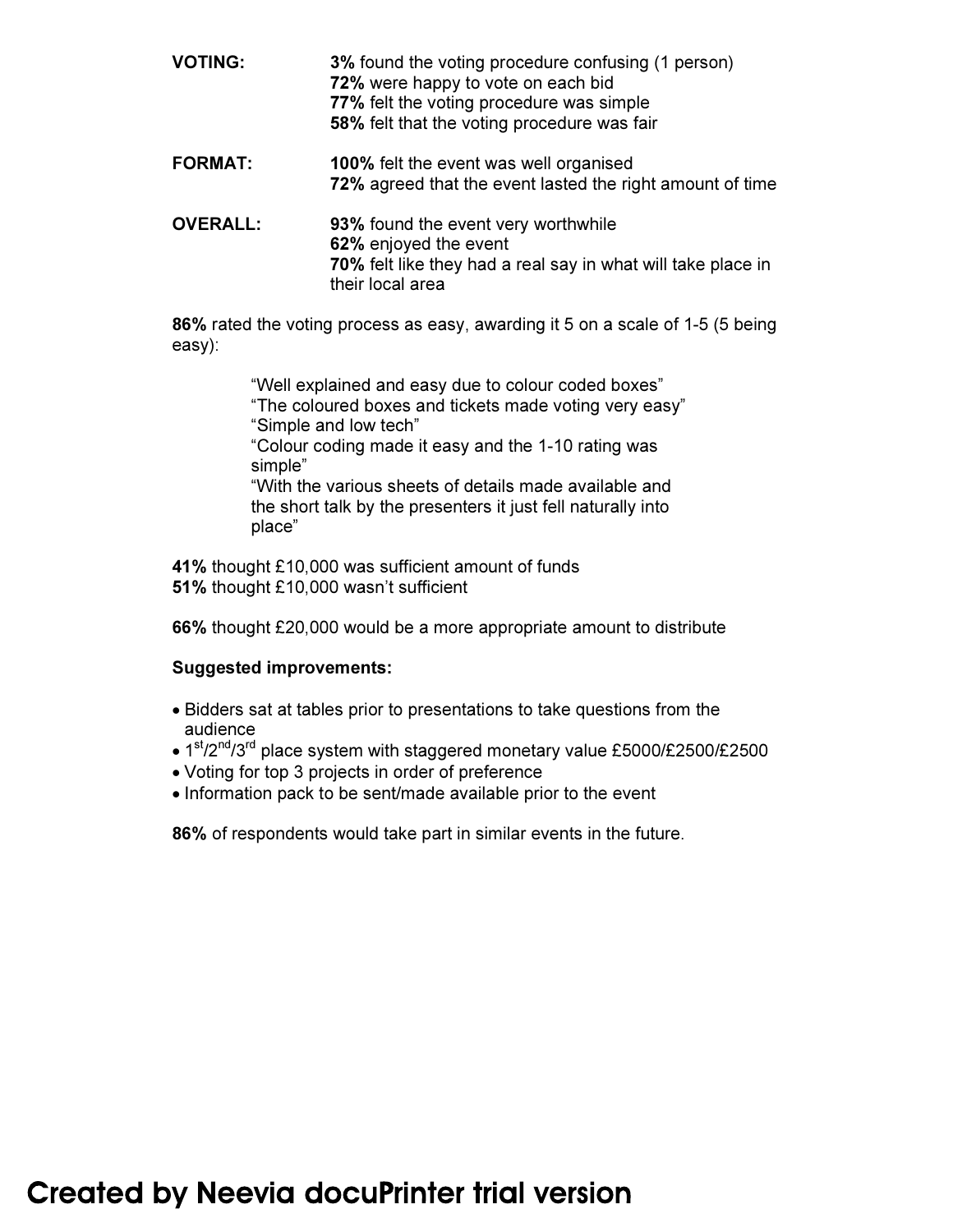### Town Area Stage One – Application process

#### *Promotion:*

Letters promoting the fund were sent to all households within the four wards (Town, Anglesey, Christchurch) - 4141 households  $12<sup>th</sup>$  February 2010.

Posters and leaflets were distributed by the Safer Neighbourhood Team officers to local shops, schools, community groups and promoted through street meets.

Flyers and application forms were distributed electronically through the Community Safety Partnership distribution list.

The fund was promoted on the following websites: Hampshire constabulary, Gosport Borough Council, Safer Gosport.

The fund was also promoted by members of the Town Neighbourhood Action Group which includes key community representatives including Shopwatch, Neighbourhood Watch, local residents, elected members and the police.

#### *Applications and interest:*

Twelve project suggestions were received. Two of these were written suggestions and the remainder were telephone calls. The suggestions were referred to the appropriate departments to see if they were feasible. The details are found below:

| <b>Suggestion</b>                    | <b>Result</b>                        |
|--------------------------------------|--------------------------------------|
| Additional lighting to Moreland      | Referred to highways                 |
| Close car park and alleyway          |                                      |
| Traffic crossing island on Anglesey  | Referred to highways and this has    |
| Road                                 | already been referred to the HAT     |
| <b>CCTV camera in Foster Gardens</b> | Site visit by CCTV                   |
| One-way system on Fort Road          | Referred to highways and they        |
|                                      | contacted resident directly          |
| Traffic calming measures in          | Referred to highways and cost        |
| <b>Clarence Road</b>                 | prohibitive                          |
| <b>CCTV camera in Seahorse Walk</b>  | Referred to CCTV and proximity of    |
| $(1, 6$ and $10)$                    | buildings deemed too close           |
| 20mph speed limit along road next    | Referred to highways                 |
| to creek                             |                                      |
| Locks, bike racks, road safety       | Sent application form                |
| Shrub clearance                      | <b>Referred to Community Payback</b> |
| Implement railings                   | Sent application form                |
| Litterbin provision                  | Referred to applicant for more       |
|                                      | information                          |
| Lighting along cycle track           | Referred to highways                 |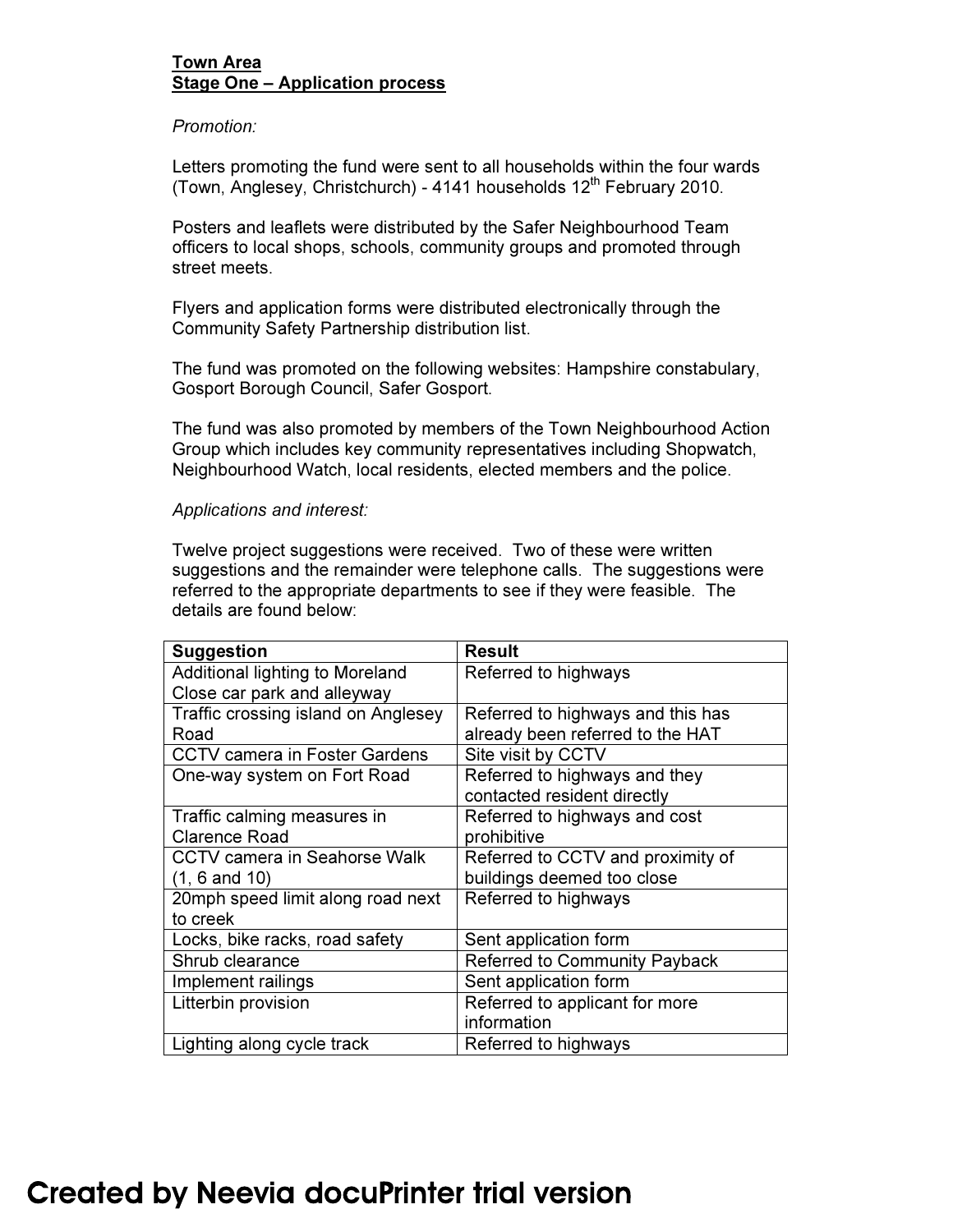### *Application forms:*

Seven application forms were sent out as a response to requests, one of these were returned. Nineteen application forms were received in total. Upon receipt, application forms were checked for legal, planning and highways implications and referred to the appropriate department prior to the sieft meeting:

| <b>Gosport Youth Leaders</b>   | Provision of training for 14-24 year<br>olds | £2200       |
|--------------------------------|----------------------------------------------|-------------|
| <b>Gosport Street Pastors</b>  | Train additional volunteers                  | £1000       |
| <b>Domestic Abuse</b>          | Venue hire to deliver programme              | £2217       |
| <b>Reduction Programme</b>     |                                              |             |
| <b>Transformer Group</b>       | Promote support group for those              | £500        |
|                                | with issues of substance misuse              |             |
| <b>Take Off</b>                | CBT based course for those at                | £6532       |
|                                | risk of offending                            |             |
| <b>Muddy Boots Club</b>        | Secure storage for equipment                 | £800        |
| <b>Newtown School</b>          | Safety themed books                          | £300        |
| volunteer                      |                                              |             |
| <b>Newtown School</b>          | Cycle path signs                             | £1800       |
| <b>Volunteers</b>              |                                              |             |
| <b>Newtown School pupils</b>   | Cycle locks                                  | £560        |
| <b>Linden Grove</b>            | Purchase signs advertising                   | £127.49     |
| <b>Smartwater Street Signs</b> | 'Smartwater in this area'                    |             |
| <b>Anglesey Gardens</b>        | Purchase of two litter bins                  | £920        |
| <b>Recreational Ground</b>     |                                              |             |
| <b>Litter Bins</b>             |                                              |             |
| <b>Alverbridge Nursery</b>     | Bike rack & locks                            | £500        |
| <b>Alverbridge Nursery</b>     | <b>Road Safety Equipment</b>                 | £295        |
| <b>Alverbridge Nursery</b>     | <b>High Viz Jackets</b>                      | £150        |
| Lighten Up                     | Lighting for car park next to Rugby          | £1200       |
|                                | club                                         |             |
| <b>Coastal Clinic</b>          | Lighting & security for car park &           | £18600      |
|                                | Wii fit and screen                           |             |
| <b>Screen Car Parking</b>      | Alterations to car ports beneath             | <b>£Not</b> |
| areas                          | <b>Harbour &amp; Seaward Towers</b>          | declared    |

These totalled to over £37,000, far outweighing the £10,000 available.

## *Application sieft:*

A small group comprising of police, community safety representatives, elected members, Chair of CSP, Neighbourhood watch and a local resident checked all application forms for feasibility. The last two projects were not put forward to the Decision Day due to issues of deliverability issues.

Four of the applications were completed by individual residents, the remainder by groups.

Alverbridge Nursery & Lighten up withdrew their bids as they could not provide a representative to attend the event. The Linden Grove and Anglesey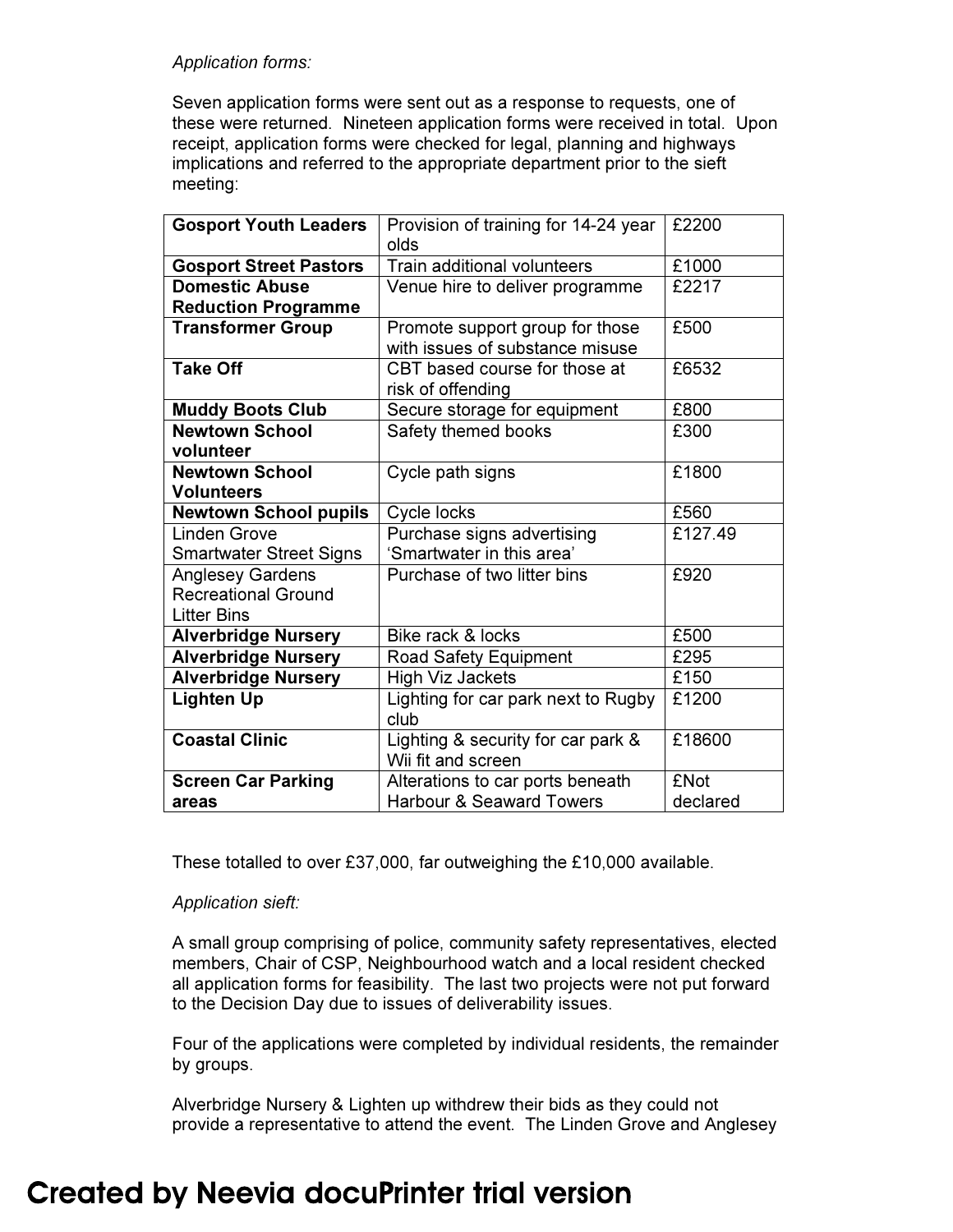Garden bids were also withdrawn as the applicants felt other projects were more worthwhile.

#### Stage two – Decision Day Event

#### *Pre-event:*

Personally addressed invitations were sent to all households within the three wards w/c 1<sup>st</sup> March. Childcare and transport options were available and made clear in the invitation and booking places was also an option. Ideally, a minimum of two weeks notice would have been given but this was not possible due to the project time constraints.

Bidders were invited to attend and could also invite a maximum of two 'supporters', though it was made clear that they could only vote if they were eligible residents.

#### *Event:*

This was held at Fort Brockhurst on Thursday 11<sup>th</sup> March, 6.30-9pm. The NAG originally agreed on the Discovery Centre as the event venue but felt the capacity of seventy was insufficient. Due to proximity of the change in decision to the event, the only available venue with a larger capacity was the Fort which unfortunately was not in one of the three wards. However, the venue had adequate parking facilities, was on a good transport route and the offer of transport was also provided to ensure accessibility.

There were no requests for childcare provision and two residents took up the transport provision. Additional support was provided to a resident with visual impairment.

Of the attendees, thirty were residents eighteen were bidders and their supporters & four were councillors/agency representatives. There were seven staff from community safety and the police. The event was filmed for evaluation and promotional purposes, and also provided the compere for the event and technical staff for the electronic voting.

Nine projects presented (the first nine in the table above) worth £15,909. Each representative had three minutes to tell the audience why they deserved the funding. The event was compered by LUXFactor and the audience used an Electronic Voting system to award each project a score between 1-10, via a handset, after hearing a summary at the end of the presentations. The results were immediately displayed on a large screen following each cast of votes. However, due to technical problems, the final results could not be displayed and the audience had to recast their votes using the recording card in their information packs.

Unfortunately, the audience had to leave the event without knowing the results. The following day, the data was recovered from the electronic voting system and bidders were informed by telephone. The results were also uploaded to the Safer Gosport website, whilst a letter was sent to all attendees the following week with full details of the voting results.

Full details are in the table in appendix B.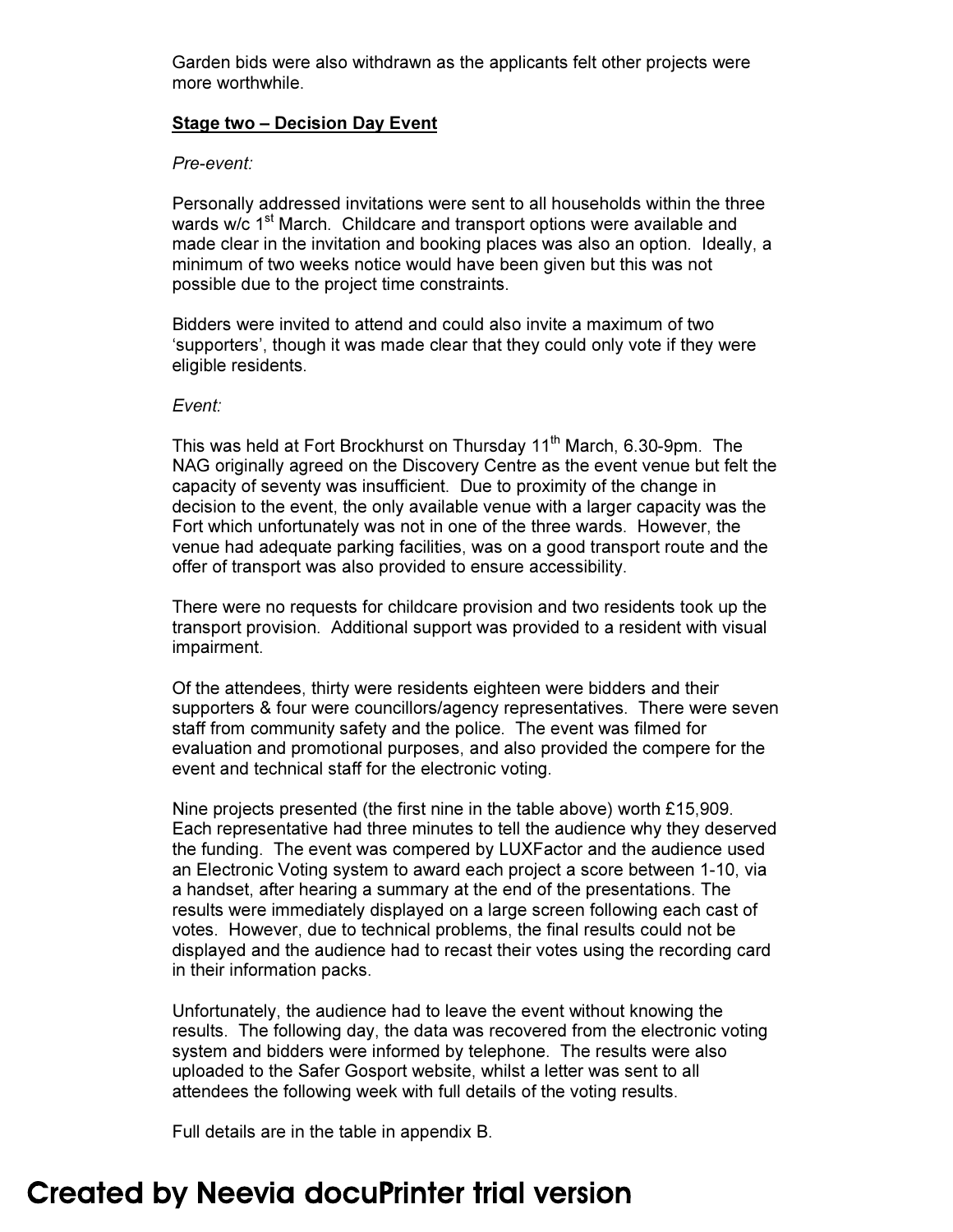Audience members were asked to complete evaluation forms, of which the results are shown below:

## Summary of Town Decision Day evaluations

*Of the 38 eligible voters, 59% completed the evaluation. Of the 23 respondents…* 

| <b>VENUE:</b>   | 100% thought the venue was easy to find                                                                                                                                             |
|-----------------|-------------------------------------------------------------------------------------------------------------------------------------------------------------------------------------|
| <b>CONCEPT:</b> | 78% thought it was a good way of getting people involved<br>100% thought the bids put forward were well presented<br>39% felt inspired by what they had seen and heard              |
| <b>VOTING:</b>  | 8% found the voting procedure confusing (1 person)<br>91% were happy to vote on each bid<br>74% felt the voting procedure was simple<br>65% felt that the voting procedure was fair |
| <b>FORMAT:</b>  | 87% felt the event was well organised<br>82% agreed that the event lasted the right amount of time                                                                                  |
| <b>OVERALL:</b> | <b>91%</b> found the event very worthwhile<br>61% enjoyed the event<br>56% felt like they had a real say in what will take place in<br>their local area                             |

## Feedback and suggested improvements:

- Need chance to chat question or chat with bidders
- Distinct signage for parking, directions etc particularly for disabled people
- Address invitations to household not individuals
- Ushers/staff outside of the venue to assist/direct
- More comfortable seating
- Individual voters to rank projects e.g. 5-best, 1-worst
- Not have the lead in period over Christmas
- Too many bids from one organisation/representative
- Technical hitches marred the evening
- Compere relaxed audience and coped well with technical glitches
- Screen was not high enough for everyone in the audience to see

100% of respondents would take part in similar events in the future.

Agency staff and elected members involved in the process were invited to attend an evaluation workshop, to share the learning from both of the events and the proceeding process.

## Feedback from agencies, councillors and CST

## Promotion:

• Invitations to individual households was good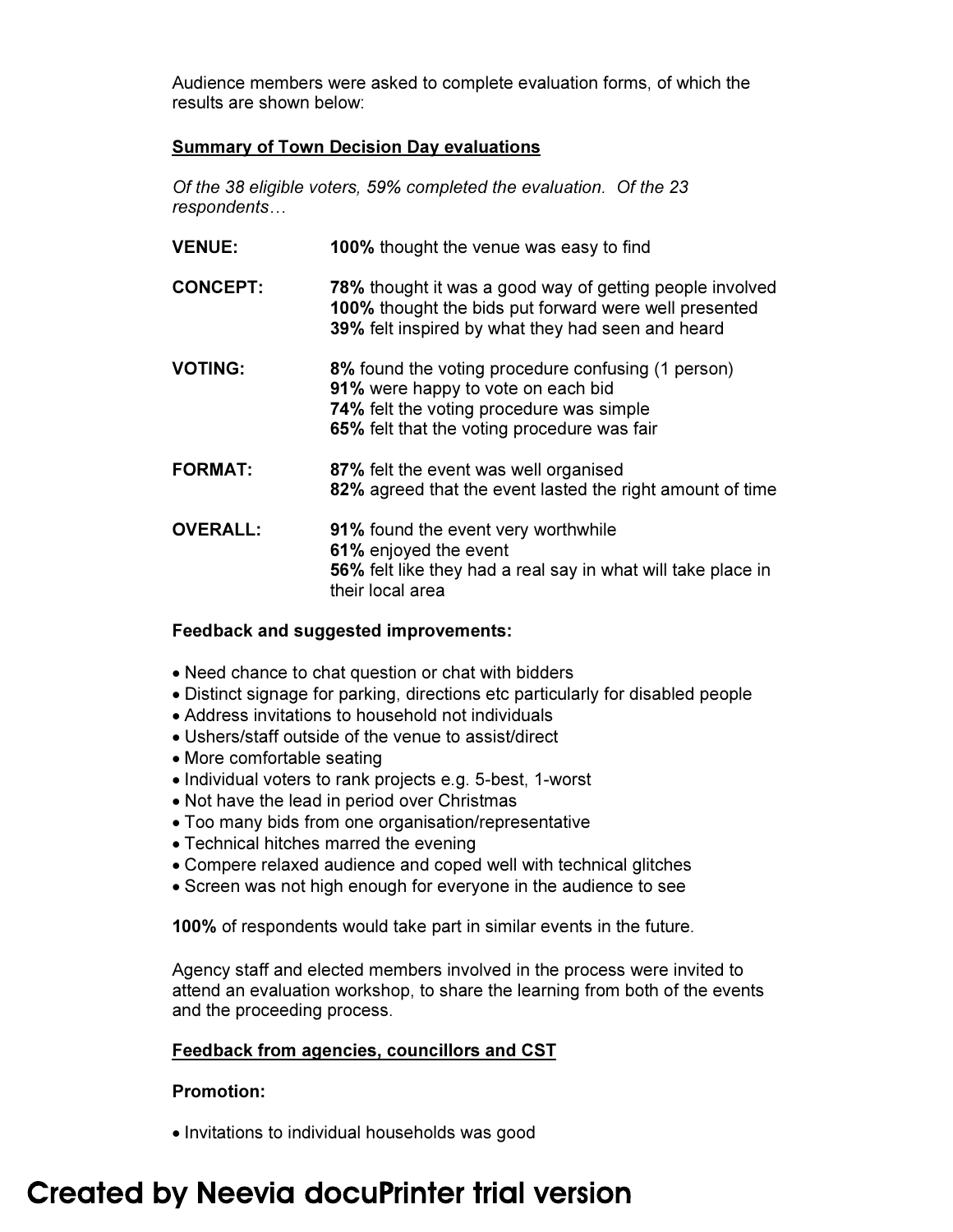- Colourful branding and advertising
- A longer lead in and more extensive
- Change in branding created difficulties for community to identify with the fund initially
- Issues with GBC website
- SNT promoting the fund, encouraging people to make applications and providing support
- Suggestion scheme was not widely taken up, though this may be due to the limited time frames. It was also onerous and time consuming referring these and encouraging applicants to turn these into applications

## Venues:

## *Fort Brockhurst*

- Fort Brockhurst provided a sense of occasion
- Good facility
- Central location (to Gosport) and on good transport links
- Sufficient parking
- Registration seemed a bit chaotic
- History and local interest
- Access to the Fort was an issue
- Issues with accessibility for disabled people
- Good size though layout for food a bit awkward
- Refreshments not provided during the break created isssues this was rectified for Bridgemary Decision Day!

## *Bridgemary*

- Signage was good
- Childcare provision was good
- Excellent registration process
- More signage near to entrance and directing people to LRC
- Preferred atmosphere created by Bridgemary than Fort Brockhurst
- Balloons created a good visual attraction and tied in with the promotional graphics
- Good size

## Electronic Voting:

- Handset was an issue for some people mumblings that it wasn't registering were frequent
- Instant results on screen
- Calculated results at end (if it wasn't for computer glitch!)
- Costly and required an expert

## Paper Voting:

- Was very good
- Bidders bringing ineligible people along to sway the vote!
- Provided positive involvement of elected members and also a belief from members of the public (perception electronic voting can be 'fixed')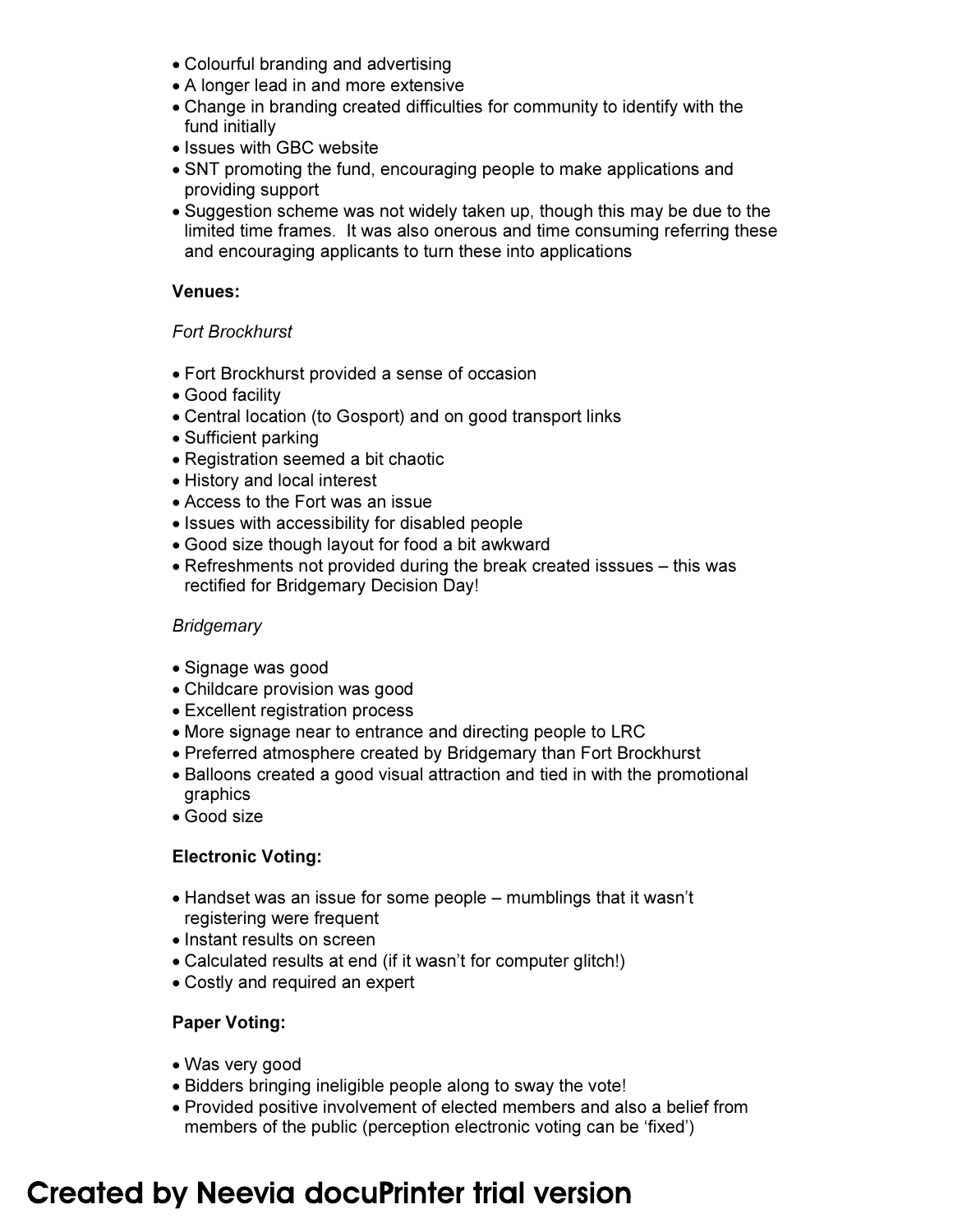- Reinforces and promotes voting/democracy
- Created atmosphere during the count
- Preferred the voting system
- Simple and cheap!
- Colour coded and numbered ballot boxes to correspond to relevant project

## Bidders:

- Some at both events did not turn up
- Raised the profile of groups and activities that people were previously unaware of
- Bringing supporters that were not eligible and not informing the team prior to the event

## Compere:

• Explained things clearly and problems (such as the voting glitch) were well managed

## General:

- Great events overall
- Would love this to happen again, go from strength to strength
- Councillor was surprised at the amount of bids after initial reservations
- Scoring system worked well and summary sheet with scoring box aided voters and also acted as a back up voting system!
- Both events ran to time
- Involvement of Neighbourhood Action Groups in both areas was important and worthwhile. They made decisions around criteria (eligibility, amounts, restrictions), they helped to promote the fund, put in bids and also made decisions around the events (venues, dates/times, style of voting etc)
- Mixed impact on size of bids on the voting of the audience

## Improvements:

- Media profile and wider promotion
- Location could be more central to area being targeted
- Longer application times
- Venue within PB area preferable
- Use winners as examples to demonstrate application criteria
- Make it clear that young people are eligible to vote
- Invitations to be addressed to households
- Register the bidders in a completely different room to the audience this will require staff identifying this at the entrance
- Number and place project name on ballot boxes
- Earlier identification of project supporters (who may or may not be eligible to vote)
- Make it clear on the invite than anyone from the household is eligible to attend
- Larger amount of fund to be available
- More widely available forms electronically and ensure on both partnership and GBC website